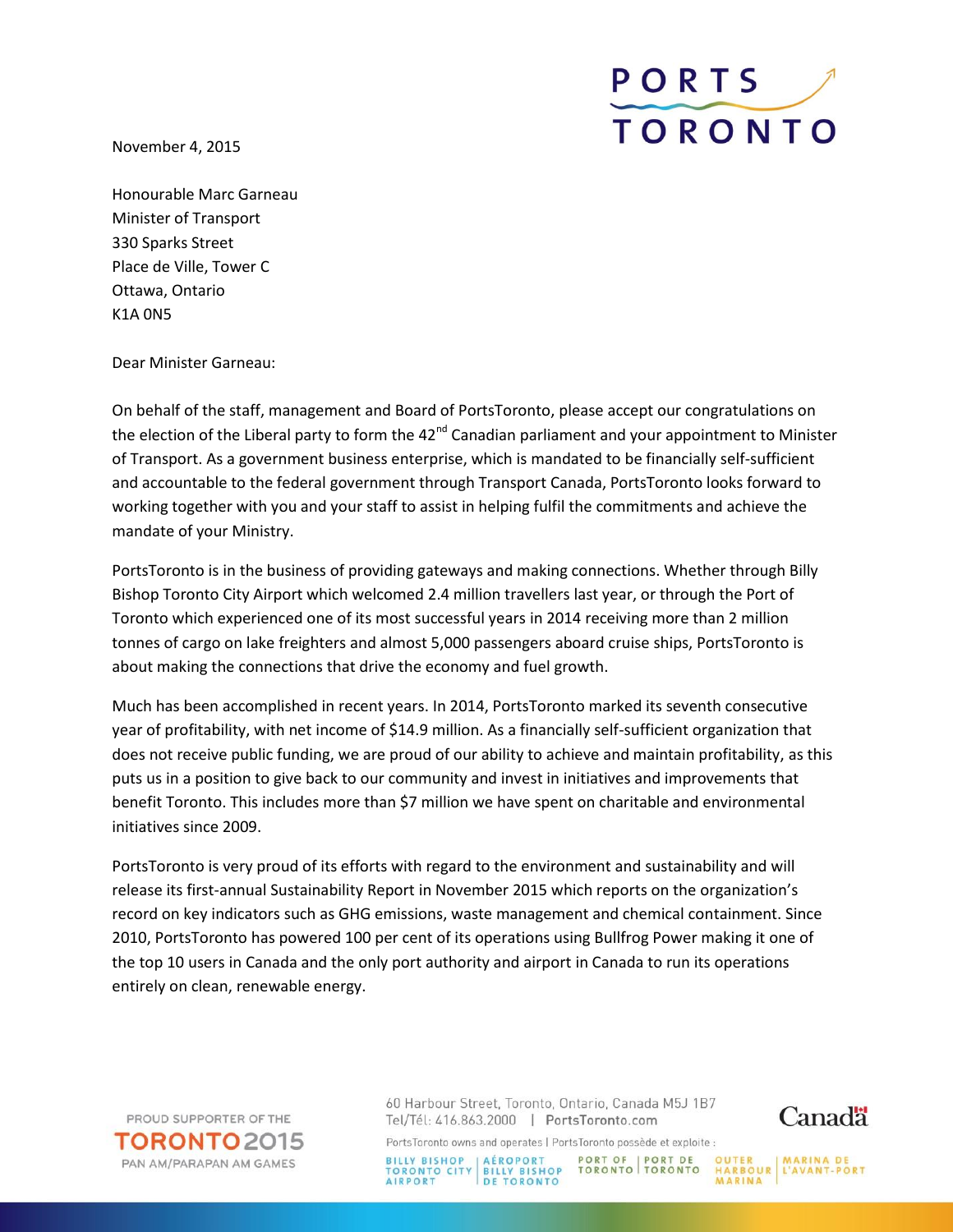

PortsToronto's strong financial position also puts it in a good position to support the development of transportation infrastructure and in 2014 alone PortsToronto spent more than \$39 million on municipal infrastructure development and improvement.

We hope to continue to build infrastructure and are currently seeking an amendment to our Letters Patent that would enable the redevelopment of the vacant 1.82-acre site comprised of its 30 Bay and 60 Harbour properties. This exciting redevelopment is structured as a 50/50 joint venture with Oxford Properties Group, the real estate investment arm of the OMERS Worldwide Group of Companies, together with CPP as an equity contributor. This significant development initiative would solidify PortsToronto's long-term financial sustainability planning at no cost to the taxpayer and will increase our ability to undertake essential public works projects over the coming years and to reinvest in waterfront infrastructure, the environment and community organizations.

The 30 Bay/60Harbour development would also represent a considerable new job creation venture in the City of Toronto in an area that is currently underutilized as a parking lot on a highly desirable site in Toronto's downtown. This project is a priority for us. We have made a significant investment in the selection of an appropriate partner and structuring required agreements. We have had productive discussions with Transport Canada on this venture and hope these discussions will continue under your leadership.

Another significant infrastructure project that was completed by PortsToronto in recent years is the pedestrian tunnel to Billy Bishop Toronto City Airport. The tunnel opened in July 2015, and was delivered as a successful P3 project – the first for a Canadian Port Authority – on budget and at no cost to taxpayers, as the \$82.5 million in associated costs were financed through an innovative public-private partnership. PortsToronto provides a strong and successful federal presence in Toronto and we look forward to working with the government to realize other opportunities to invest and develop important infrastructure for Toronto whether it be related to public transit, marine transportation, community wellbeing or air travel.

PortsToronto has been working effectively and in collaboration with the City of Toronto in recent years, most recently partnering to incorporate City of Toronto water and sewer mains into the tunnel design to save taxpayers \$10 million in redundant construction costs; resolving outstanding disputes on Payments in Lieu of Taxes associated with all of our properties; working to repair dock walls to enhance our waterfront; and building the Leslie Street Spit and Tommy Thompson Park conservation area to list a few. We have also worked together on initiatives pertaining to the airport with City of Toronto staff and elected officials sitting on our airport advisory committee to ensure consistent dialogue and collaboration.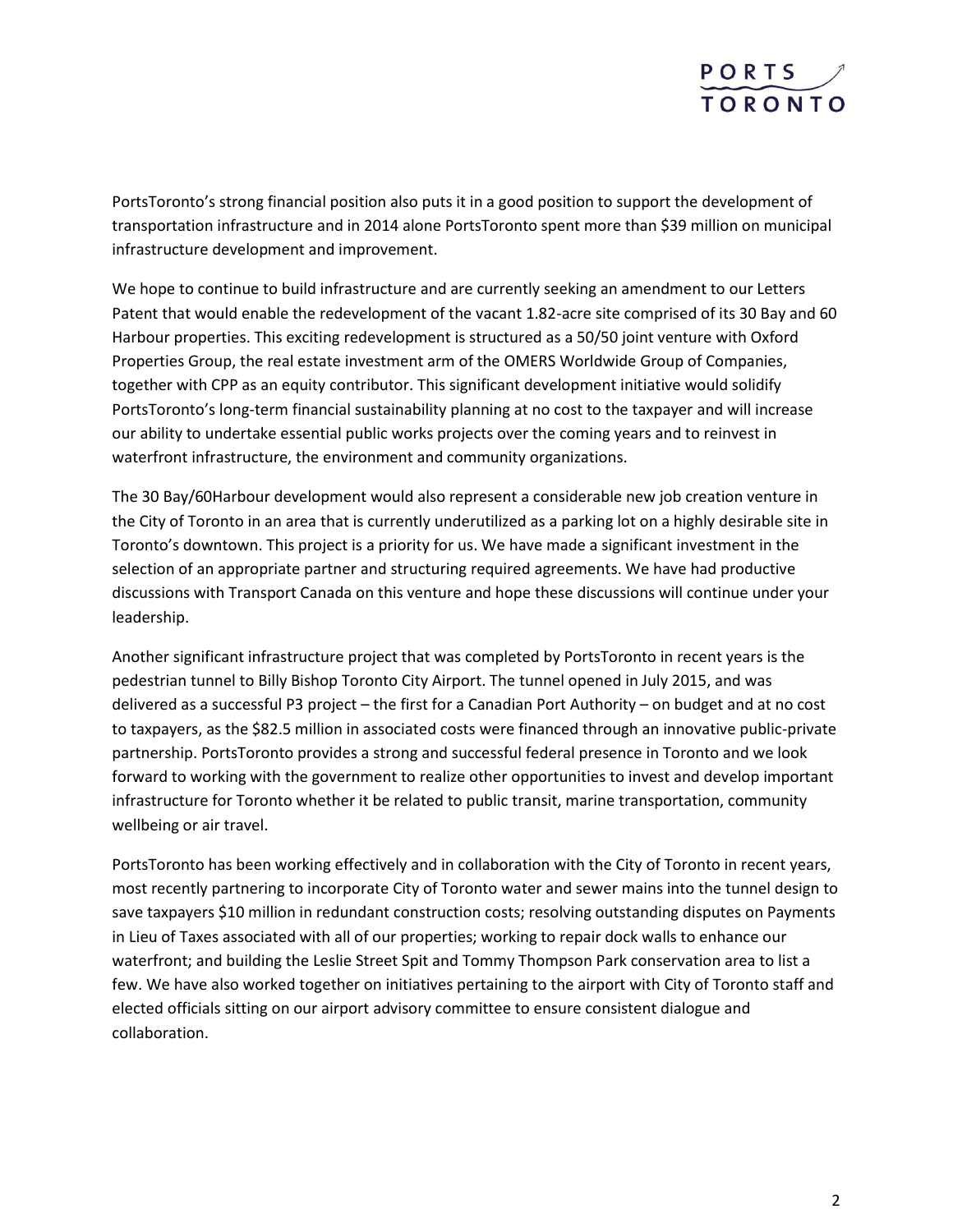

We are proud of our efforts to build and enhance Billy Bishop Toronto City Airport as it has become a true Canadian success story. The airport is now the ninth busiest airports in Canada, serving 24 destinations in Canada and the U.S. Further, the airport generates more than \$2.1 billion in total annual economic output and accounts for more than 6,500 total jobs, including 1,960 jobs directly associated with the airport.

The airport is a vital gateway for the city and enjoys overwhelming public support as evidenced by a public survey which found that 90 per cent of Toronto residents agree that Billy Bishop Toronto City Airport is an asset to the city. The survey also found that Toronto residents believe the airport is great for the economy (89%), is an important part of the city's future economic growth (84%) and is an important gateway for the city (87%). Most important, 97% of those who have used the airport reported a positive experience citing convenience and customer service as key drivers.

In the last two years the airport has also been the focus of considerable debate due to a proposal put forth by Porter Airlines to introduce jet aircraft at the airport and extend the runway by 200 metres on either end of the existing landmass. As I'm sure you are aware, there is currently a ban on jets at the airport so any such proposal would require a renegotiation of the Tripartite Agreement between Her Majesty in right of Canada as represented by the Minister of Transport, the City of Toronto and PortsToronto.

At the request of the elected officials on Toronto City Council, PortsToronto has committed to completing an Environmental Assessment, Master Planning Exercise and Preliminary Runway Design to report on the impact of jets/runway extension in order to inform future discussion and decision-making. We are targeting to have these studies completed and presented to the municipal leadership in early 2016.

At the same time, the City of Toronto is undertaking an important fourth study linked to airport growth: the Bathurst Quay Neighborhood Planning Study. Regardless of the outcome of the debate on the Porter Proposal, the continued growth and success of the airport, together with the residential growth of the immediate waterfront area, will involve close collaboration among Tripartite Agreement partners to address both local infrastructure issues, and greater connectivity to Toronto's air and transit links. PortsToronto is well placed to serve in the study and implementation of appropriate infrastructure funding for these city issues.

We would be pleased to brief you on the studies once complete, or on any part of our business, at your convenience. We have also taken the liberty of appending a briefing document which provides a summary of the key issues and files that PortsToronto is currently working on.